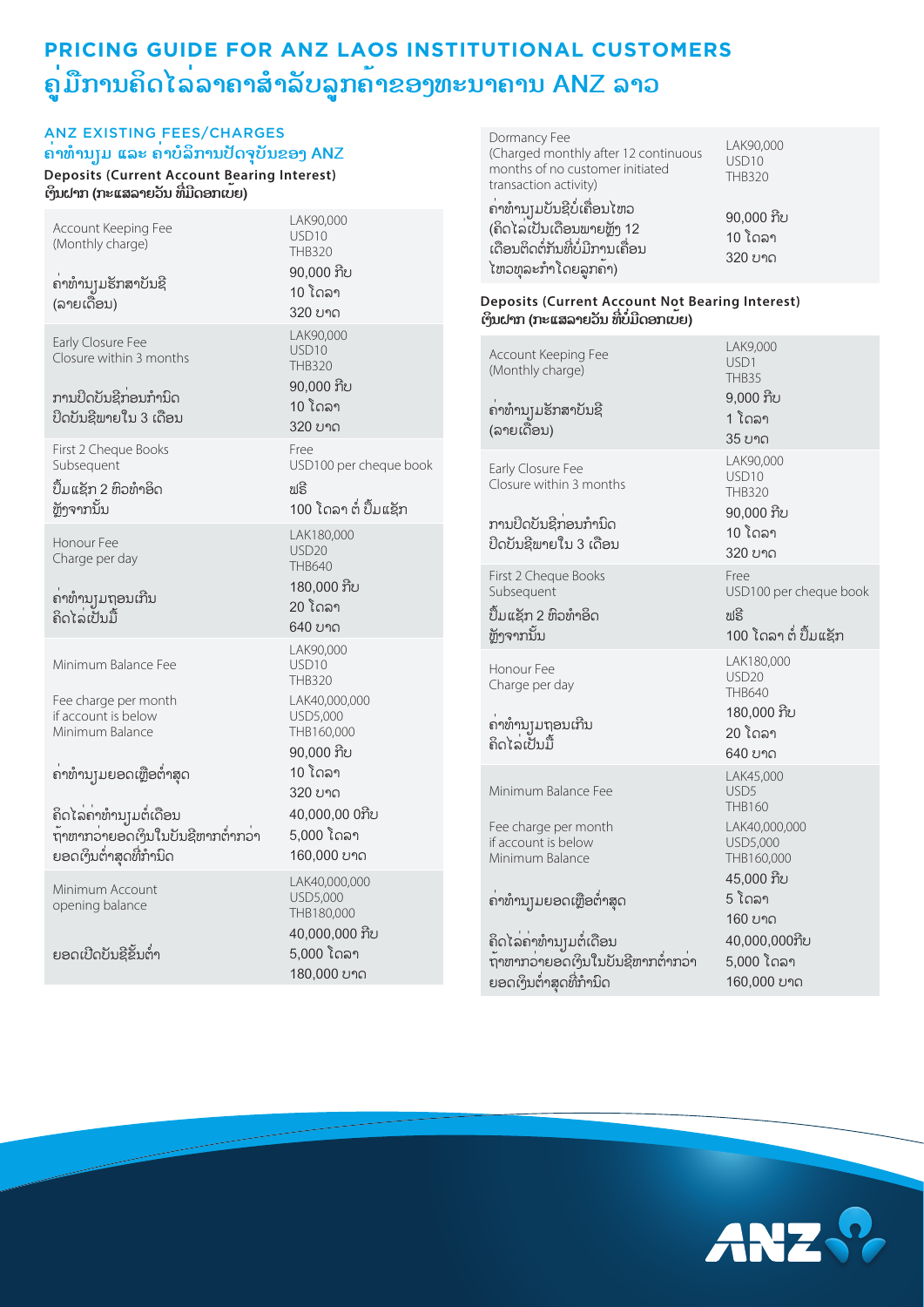| Minimum Account<br>opening balance                                                                                                                                        | LAK40,000,000<br>USD5,000<br>THB160,000<br>40,000,000 ກີບ |                                                        | Minimum Account<br>opening balance<br>ຍອດເປີດບັນຊີຂັ້ນຕໍ່າ                             | USD50,000 or<br>equivalent<br>50,000 ໂດລາ<br>ຼືຫຼື ທຸງບເທົ່າ    |
|---------------------------------------------------------------------------------------------------------------------------------------------------------------------------|-----------------------------------------------------------|--------------------------------------------------------|----------------------------------------------------------------------------------------|-----------------------------------------------------------------|
| ຍອດເປີດບັນຊີຂັ້ນຕໍ່າ                                                                                                                                                      | 5,000 ໂດລາ<br>160,000 ບາດ                                 |                                                        | Dormancy Fee<br>(Charged monthly after 12 continuous                                   | EUR5                                                            |
| Dormancy Fee<br>(Charged monthly after 12 continuous<br>months of no customer initiated<br>transaction activity)                                                          | LAK90,000<br>USD10<br><b>THB320</b>                       |                                                        | months of no customer initiated<br>transaction activity)<br>ຄ່າທຳນຸງມບັນຊີບໍ່ເຄື່ອນໄຫວ | AUD5                                                            |
| ຄ່າທຳນຸງມບັນຊີບໍ່ເຄື່ອນໄຫວ<br>(ຄິດໄລເປັນເດືອນພາຍຫຼັງ 12<br>ເດືອນຕິດຕໍ່ກັນທີ່ບໍ່ມີການເຄື່ອນ                                                                                | $90,000$ ກີບ<br>10 ໂດລາ<br>320 ບາດ                        |                                                        | (ຄິດໄລເປັນເດືອນພາຍຫຼັງ 12<br>ເດືອນຕິດຕໍ່ກັນທີ່ບໍ່ມີການເຄື່ອນ<br>ໄຫວທຸລະກຳໂດຍລູກຄາ)     | 5 ຢູໂຣ<br>5 ໂດລາອິດສະຕຣາລີ                                      |
| ໄຫວທຸລະກຳໂດຍລູກຄ້າ)                                                                                                                                                       |                                                           | <b>International Fund Transfers</b><br>ການໂອນເງິນສາກິນ |                                                                                        |                                                                 |
| <b>Deposits (Foreign Currency Account</b><br>Cash Withdrawal Only in LAK, USD & THB)<br>ເງິນຝາກ (ບັນຊີສະກຸນເງິນຕ່າງປະເທດ<br>_<br>ສາມາດຖອນເປັນ ກີບ, ໂດລາ ແລະ ບາດເທົ່ານັ້ນ) |                                                           |                                                        |                                                                                        | $0.15% +$ Swift Fee:<br>USD <sub>15</sub><br><b>THB500</b>      |
| Account Keeping Fee<br>(Monthly charge)                                                                                                                                   | USD5 Equivalent in the<br>currency of the account         |                                                        | International Outward TT                                                               | Minimum: USD25 or<br><b>THB800</b><br>Maximum: USD1,500 or      |
| ຄາທຳນຸງມຮັກສາບັນຊີ<br>(ລາຍເດືອນ)                                                                                                                                          | ທງບເທົ່າ 5 ໂດລາໃນສະກຸນ<br>ເງິນຂອງບັນຊີດັ່ງກ່າວ            |                                                        |                                                                                        | THB48,000<br>0.15%                                              |
| Early Closure Fee<br>Closure within 3 months                                                                                                                              | EUR <sub>15</sub><br>AUD25                                |                                                        |                                                                                        | + ຄາທໍານຸງມຂອງອິງການ<br>Swift                                   |
| ຄາທຳນ $\mu$ ການປິດບັນຊີກ່ອນ<br>ກຳນິດປິດບັນຊີພາຍໃນ 3 ເດືອນ                                                                                                                 | 15 ຢູໂຣ<br>25 ໂດລາອິດສະຕຣາລີ                              |                                                        | ການໂອນເງິນສາກິນຂາອອກ                                                                   | 15 ໂດລາ<br>500 ບາດ                                              |
| Cheque Book Fee<br>(Per cheque book-50 Cheques)                                                                                                                           | N.A                                                       |                                                        |                                                                                        | ຕໍ່າສຸດ: 25 ໂດລາ ຫຼື<br>800 ບາດ                                 |
| ຄາທຳນຸງມປຶ້ມແຊັກ<br>(ຕໍ່ຫິວ - 50 ແຊັກ)                                                                                                                                    | ບໍ່ໄດ້ໃຫ້ບໍລິການ                                          |                                                        |                                                                                        | ສູງສຸດ: 1,500 ໂດລາ ຫຼື<br>48,000 บาด                            |
| Honour Fee<br>Charge per day                                                                                                                                              | N.A<br>Account cannot overdraw                            |                                                        |                                                                                        | 0.15%<br>Minimum: USD10 or                                      |
| ຄາທຳນຸງມຖອນເກີນ<br>ຄິດໄລ່ເປັນມື້                                                                                                                                          | ບໍ່ໄດ້ໃຫ້ບໍລິການ<br>ບັນຊີບໍ່ສາມາດຖອນເກີນ                  |                                                        | International Inward TT                                                                | <b>THB350</b><br>Maximum: USD1,500 or<br>THB48,000              |
| Minimum Balance Fee                                                                                                                                                       | USD10 Equivalent in the<br>currency of the account        |                                                        |                                                                                        | 0.15%                                                           |
| Fee charge per month<br>if account is below<br>Minimum Balance                                                                                                            | USD50,000 or equivalent                                   |                                                        | ການໂອນເງິນສາກິນຂາເຂົ້າ                                                                 | ຕໍ່າສຸດ: 10 ໂດລາ ຫຼື<br>350 ບາດ<br>ສູງສຸດ: 1,500 ໂດລາ ຫຼື       |
| ຄ່າທຳນຸງມຍອດເຫຼືອຕ່ຳສຸດ                                                                                                                                                   | ທງບເທົ່າ 10 ໂດລາ<br>ໃນສະກຸນເງິນຂອງບັນຊີດັ່ງກ່າວ           |                                                        |                                                                                        | 48,000 ບາດ                                                      |
| ຄິດໄລ່ຄ່າທຳນຸງມຕໍ່ເດືອນຖ້າຫາກ<br>ວ່າຍອດເງິນໃນປັນຊີຫາກຕໍ່າກວ່າ<br>ຍອດເງິນຕໍ່າສຸດທີ່ກໍານິດ                                                                                  | 50,000 ໂດລາ ຫຼື ທຸງບເທົ່າ                                 |                                                        | Payment Amendment Fee                                                                  | LAK225,000<br>USD <sub>25</sub><br><b>THB800</b><br>225,000 ກີບ |
|                                                                                                                                                                           |                                                           |                                                        | ຄ່າບໍລິການດັດແກ້                                                                       | 25 ໂດລາ                                                         |



800 ບາດ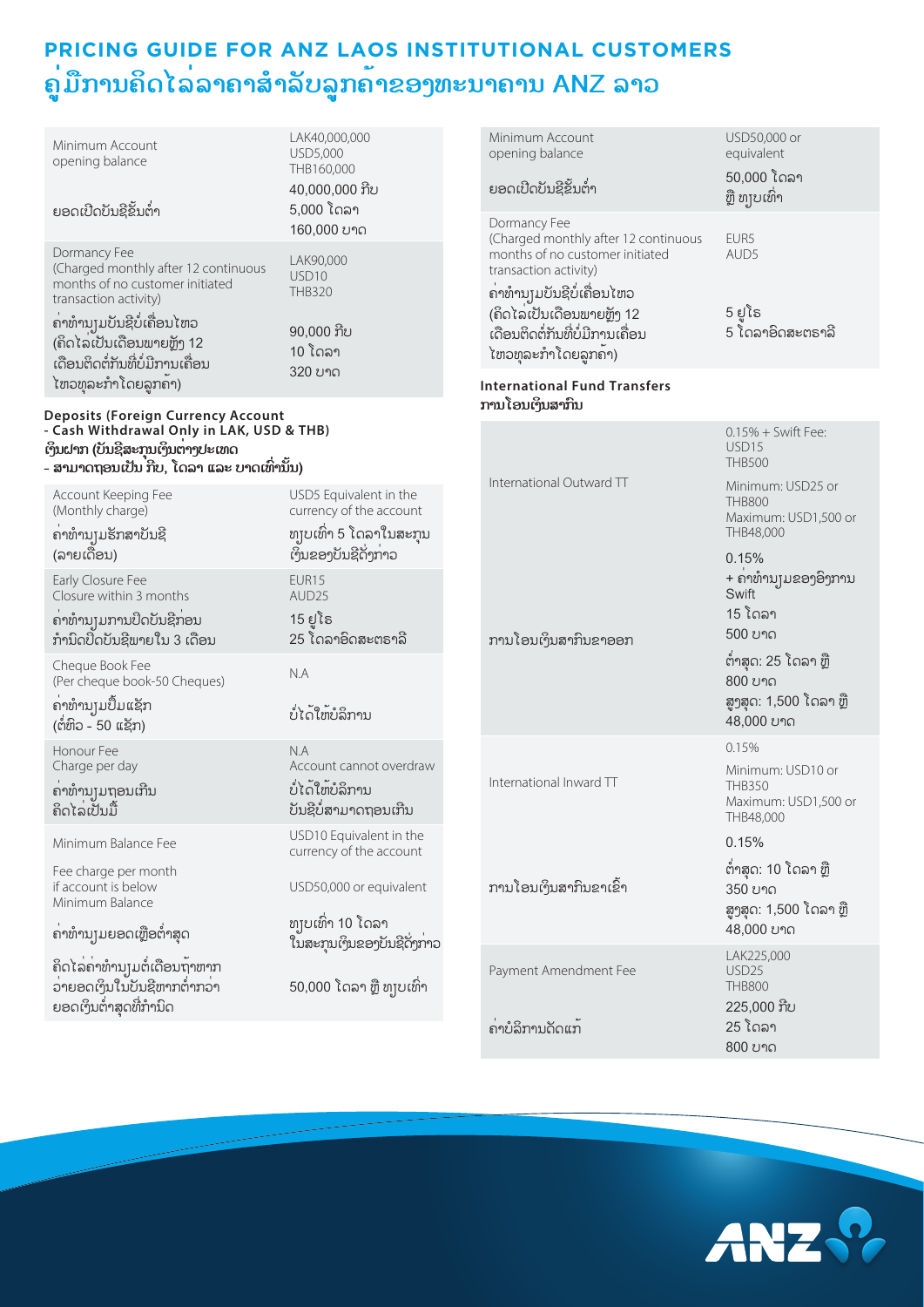#### **Domestic Fund Transfers ການໂອນເງິນພາຍໃນປະເທດ**

| Domestic Outward Transfer<br>to other banks                                         |                                                                       | Domestic Inward Transfer      |
|-------------------------------------------------------------------------------------|-----------------------------------------------------------------------|-------------------------------|
| ການໂອນເງິນພາຍໃນຂາອອກ<br>ໃຫ້ທະນາຄານອື່ນພາຍໃນປະເທດ                                    |                                                                       | from other banks              |
| $-$ In LAK                                                                          |                                                                       |                               |
| ສະກຸນເງິນກີບ                                                                        |                                                                       | ການໂອນເງິນພາຍໃນຂາເຂົ້າ        |
| ACH (less than LAK100 mil)                                                          | LAK9,000                                                              | ຈາກທະນາຄານອື່ນພາຍໃນປະເທດ      |
| ໂອນຜ່ານລະບິບ ACH<br>(ຈຳນວນເງິນຫນ້ອຍກວ່າ 100 ລ້ານ ກີບ)                               | $9,000$ ກີບ                                                           |                               |
| RTGS (from LAK100 mil and above)                                                    | LAK15,000                                                             | Cheque Cashing Fee            |
| ໂອນຜ່ານລະບົບ RTGS<br>(ຈຳນວນເງິນ 100 ລານ ກີບ ຂຶ້ນໄປ)                                 | 15,000 ກີບ                                                            |                               |
| - In USD                                                                            |                                                                       |                               |
| ສະກຸນເງິນໂດລາ                                                                       |                                                                       | ຄາທຳນຸງມເອົາແຊັກມາຂຶ້ນເງິນສິດ |
| ACH (less than USD15,000)                                                           | LAK15,000<br><b>USD1.5</b>                                            | Domestic Cheque Transfer      |
| ໂອນຜ່ານລະບົບ ACH                                                                    | 15,000 ກີບ                                                            | (per cheque)                  |
| (ຈຳນວນເງິນຫນ້ອຍກວ່າ 15,000 ໂດລາ)                                                    | 1.5 ໂດລາ                                                              | ຄາທໍານ]ມໂອນເງິນຈາກແຊັກ        |
| RTGS (from USD15,000 and above)                                                     | LAK24,000<br><b>USD2.5</b>                                            | (ຕໍ່ຫນຶ່ງໃບແຊັກ)<br>- In LAK  |
| ໂອນຜ່ານລະບົບ RTGS<br>(ຈຳນວນເງິນ 15,000 ໂດລາ ຂຶ້ນໄປ)                                 | 24,000 ກີບ<br>2.5 ໂດລາ                                                | ສະກຸນເງິນກີບ                  |
| $-$ In THB                                                                          |                                                                       | - In foreign currency         |
| ສະກຸນເງິນບາດ                                                                        |                                                                       | (USD, THB)                    |
| ACH (less than THB400,000)                                                          | LAK15,000<br>THB50                                                    | ສະກຸນເງິນຕາຕ່າງປະເທດ          |
| ໂອນຜ່ານລະບິບ ACH                                                                    | 15,000 ກີບ                                                            | (ໂດລາ, ບາດ)                   |
| (ຈໍານວນເງິນຫນອຍກວ່າ 400,000 ບາດ)                                                    | 50 ບາດ                                                                |                               |
| RTGS (from THB400,000 and above)                                                    | LAK24,000<br><b>THB80</b>                                             |                               |
| ໂອນຜ່ານລະບົບ RTGS                                                                   | 24,000 ກີບ                                                            |                               |
| (ຈຳນວນເງິນ 400,000 ບາດ ຂຶ້ນໄປ)                                                      | 80 ບາດ                                                                |                               |
| Payroll to other banks<br>(fee levied on each single<br>transaction)                | Same as Domestic<br>Outward Transfer<br>to other banks                |                               |
| ຈາຍເງິນເດືອນໄປທະນາຄານອື່ນ<br>ພາຍໃນປະເທດ<br>(ຄາທຳນຸງມເກັບຕາມ<br>ແຕລະລາຍການທຸລະກຳຍອຍ) | ຄາທຳນຸງມດງວກັນກັບ<br>ການໂອນເງິນພາຍໃນຂາອອກ<br>ໃຫ້ທະນາຄານອື່ນພາຍໃນປະເທດ |                               |



LAK30,000

LAK45,000 USD5 THB160 Per Cheque 45,000 ກີບ 5 ໂດລາ 160 ບາດ ຕໍ່ແຊັກ

Same as Domestic Outward Transfer to other banks

+ commission incurred by other banks if any ຄ່າທໍານຽມດຽວກັນກັບ ການ ໂອນເງິນພາຍໃນຂາອອກ ໃຫ້ທະນາຄານອື່ນພາຍໃນປະເທດ + ບວກກັບຄ່າທໍານງມເກັບ ໂດຍທະນາຄານອື່ນ ຖ້າມີ

LAK45,000 USD<sub>5</sub> THB155

30,000 ກີບ

45,000 ກີບ 5 ໂດລາ 155 ບາດ